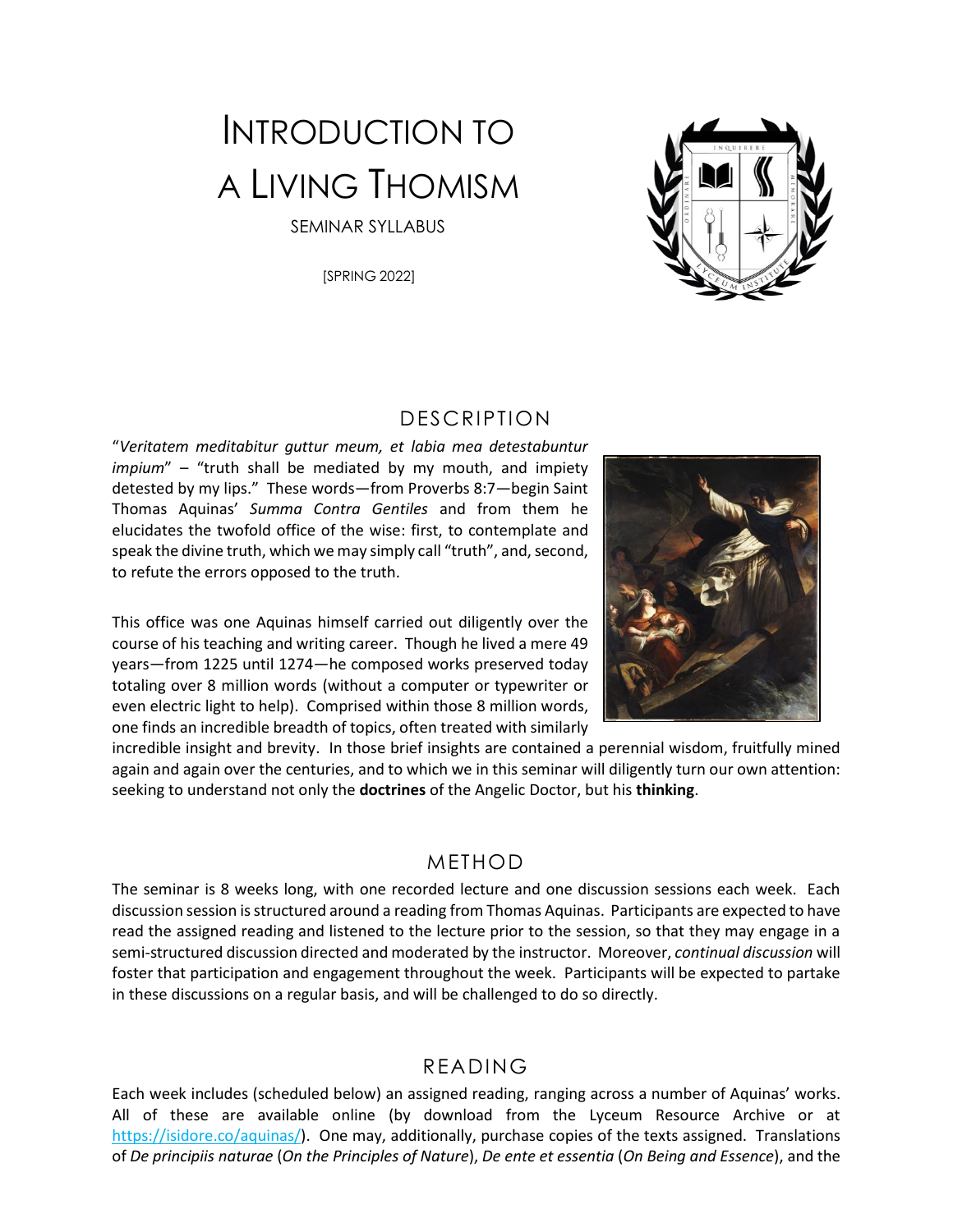*Summa Contra Gentiles* are readily available. To acquire the first two (and more besides), this *[Selected](https://www.amazon.com/Thomas-Aquinas-Selected-Writings-Classics/dp/0140436324)  [Writings of Thomas Aquinas](https://www.amazon.com/Thomas-Aquinas-Selected-Writings-Classics/dp/0140436324)*, translated by Ralph McInerny, is a decent and affordable purchase. If one finds large folio editions acceptable, I highly recommend The Aquinas Institute's Latin-English facing *[Summa Contra Gentiles](https://www.amazon.com/Summa-Contra-Gentiles-Books-Latin-English/dp/1623400589/)* (Books 1 & 2)—which is much preferable to the Notre Dame English editions, the bindings of which are notoriously awful (we'll not read Books 3 & 4 in this seminar, but they are available in [a second volume\)](https://www.amazon.com/Summa-Contra-Gentiles-Books-Latin-English/dp/1623400597/)—and *[Opuscula I: Treatises](https://www.amazon.com/Opuscula-I-Latin-English-Opera-Omnia/dp/1623400554/)*.

Supplemental readings will be provided at the instructor's discretion in PDF format.

### LECTURE

Each week there will also be a 40+ minute audio lecture, posted to Teams at the beginning of the week. This lecture will be based upon the assigned reading, but will also stray into related topics, or may use the reading as a launching point for addressing some related issue (perhaps one more general, or perhaps one more specific). The primary (but not sole) purpose of these lectures is to help clarify some of the more difficult concepts and arguments contained within the reading, as well as to raise specific questions that should help structure and guide our discussion sessions.

There *may* be accompanying visual aids (not necessarily) in order to provide some clarity as to textual points, but one *should* be able, in most cases, to simply listen to the lecture (and perhaps consult the visual aids later). This should allow more flexibility: making the lectures suitable accompaniment for a commute, while doing chores, going for a run, etc.

#### DISCUSSION

The heart of the seminar is the discussion session (**Saturdays at 1:15–2:15pm ET**): where all the thoughts emergent and encountered throughout the week—via the reading, lecture, and on-going conversations in the Teams channel—are brought into explicit conversation. This allows us to attempt a concerted effort at bringing resolution to our difficulties, and—failing such a resolution—to direct our inquiry further.

Each discussion session will begin with a brief synopsis of the week's material or a question, a focusing on whichever aspects of that material seem most pressing. Beyond the direction provided by the instructor, participants are encouraged to bring their own concerns explicitly into view and to engage with the instructor and one another in civil debate and collective inquiry.

# AUDITS OR COMPLETES

Beginning in 2022, all Lyceum Institute seminar participants will be able to either *audit* the seminar or *complete* the seminar. To **complete** the seminar, the participant **must** submit an essay of 2000+ words pertaining to the subject. This essay may be evaluated for publication in *Reality* and will be included in each Lyceum Institute member's profile, along with the mark of auditing or completing. Due date for a submission is **28 June 2022**.